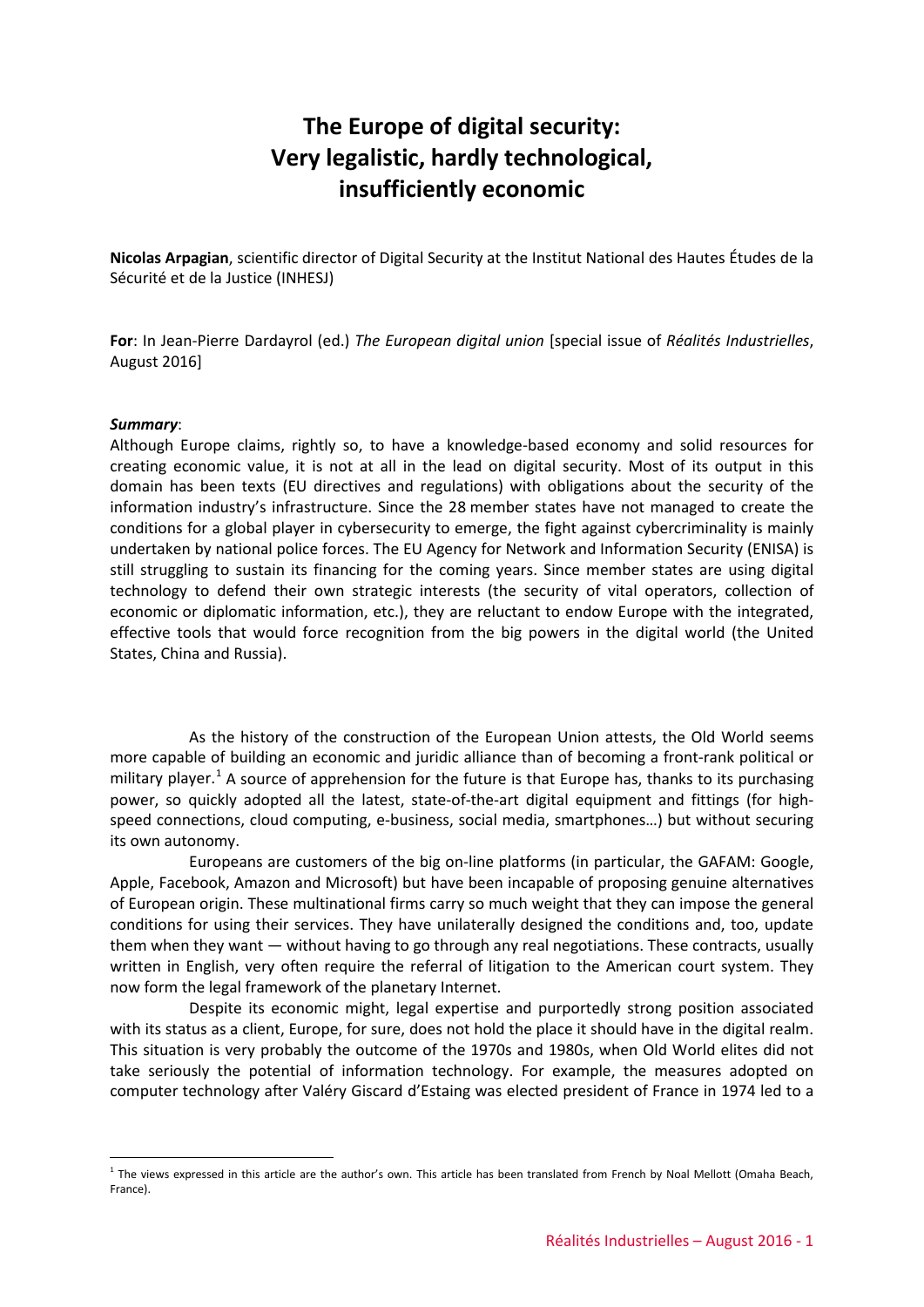sharp reduction of the budget for investments in telecommunication networks and packet switching, in particular the Cyclades computer network. $<sup>2</sup>$  $<sup>2</sup>$  $<sup>2</sup>$ </sup>

# European digital security… designed by national authorities!

Europe has not approached cybersecurity in the most operational way possible. The European Network and Information Security Agency (ENISA) was set up in 2004.<sup>[3](#page-1-1)</sup> But its low budget (ten billion euros annually), the localization of its headquarters in Crete (far from decision-making centers) and its limited political mandate do not allow for working out a truly mutual approach to digital security. According to a warning in March 2016 from its German director, Udo Helmbrecht, the agency, saddled with debts, did not even "*have the funds to hire cybersecurity experts to work on the Internet of Things, the increase of devices with internet connections, and only had two experts on cloud computing.*"[4](#page-1-2) ENISA has to beg for additional funds just to maintain its activities and pay the rent — hardly an incentive for the best specialists to apply for a job at the agency.

Having persisted for more than a decade, this situation is evidence of member states preserving their own resources and expertise in matters of cybersecurity. Chancelleries do not imagine pooling know-how at the EU level, neither in the field of defense nor in the fight against cyberattacks.

## A depressing European oddity

Europe still has world champions in the automobile or pharmaceutical industries, but has clearly neglected the digital realm. American platforms have found the Old World to be a very suitable place for expanding their business given that consumers there are numerous, solvable and fond of new technology. Furthermore, the platforms can, given disparate national laws on the continent, make countries compete with each other to become the place where these multinational firms will install their European headquarters.

Meanwhile, countries such as China or Russia have proven capable of setting up their own social networks, their own instant messaging systems, their own e-businesses. They even have their own specialists in cybersecurity.

In Europe, only the Czech Republic (ten million inhabitants) has its own national leader, Seznam.<sup>[5](#page-1-3)</sup> As the first search engine used by Czechs, it has kept Google at bay. Local firms are not missing in action because they have been technological fatalities. Indeed, it is the freedom of cybernauts as consumers to choose that has allowed for the emergence of players in the digital realm. The fit between demand and the services provided is still the best way to attract users and make them loyal  $-$  users who seldom adopt nationality as the criterion for determining their browsing choices.

The EU is known for is capacity to make rules and regulations, and it has already adopted several legal texts on cybersecurity. EU directive 2013/40 seeks to harmonize member states' penal legislation about attacks and infringements on information systems. $6$  The very title of a joint

<u>.</u>

<span id="page-1-0"></span><sup>2</sup> See the interview with Louis Pouzin in *Revue de La Société de l'électricité, de l'électronique et des technologies de l'information et de la communication*, REE N°4/2013, 81. Available at:

https://www.see.asso.fr/node/5217/file\_preview/file\_text\_text

<span id="page-1-1"></span> $3$  ENISA website: www.enisa.europa.eu

<span id="page-1-2"></span><sup>4</sup> Cathérine Supp, "Cash-strapped EU cybersecurity agency battles Greece to close expensive second office", *Euractiv*, 25 March 2016. Available at:

http://www.euractiv.com/section/digital/news/cash-strapped-eu-cybersecurity-agency-battles-greece-to-close-expensive-second-office/  $^{\circ}$  Seznam website: www.seznam.cz

<span id="page-1-4"></span><span id="page-1-3"></span><sup>6</sup> "Directive 2013/40/EU of the European Parliament and of the Council of 12 August 2013 on attacks against information systems". Available at:

http://eur-lex.europa.eu/legal-content/EN/TXT/HTML/?uri=CELEX:32013L0040&from=EN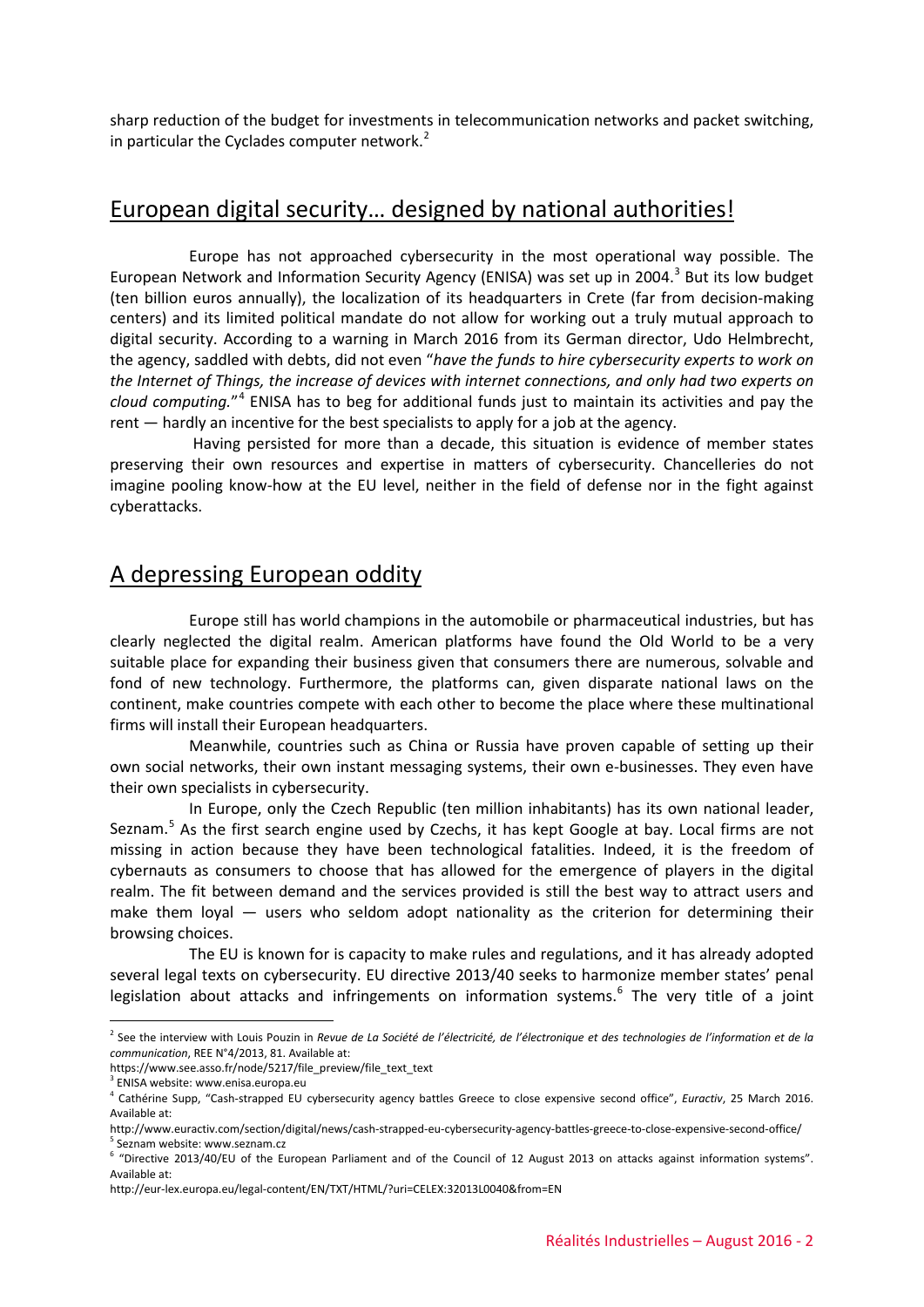communication by EU authorities quite clearly sums up the paradox of the approach adopted by 28 member states: "Cybersecurity strategy of the European Union: An open, safe and secure cyberspace".[7](#page-2-0) Experts on cybersecurity usually consider the adjectives "open", "safe" and "secure" to be incompatible!

Whereas the United States has the well-known Federal Bureau of Investigation (FBI) for policing 320 million Americans, there is no similar service of domestic security for 510 million Europeans. In response to the international scope of cybercriminality, Europol opened a European Cybercrime Center (EC3) in the Hague in 2013.<sup>[8](#page-2-1)</sup> This center has the assignment of facilitating exchanges of information and good practices. It is a point of contact for national police forces, but it is not at all an integrated security force for launching its own actions anywhere in the EU.

Mafias of all sorts revel in digital mobility and keep up their sleeve the ace of penal impunity — the possibility of jumping across borders. Nonetheless, the forces defending law and order mostly operate under national laws and legal procedures.

## A skeletal European cyberdefense

Although government websites often pass information on a diplomatic, reserved tone, a comment on European cyberdefense that leaves little room for any reservations was posted on 10 August 2011 on the French Defense Ministry's official website: "*Despite mentioning cyber issues in its official texts and setting up structures and activities devoted to them, the European Union is lagging, compared with another alliance, NATO. In fact, there is little cooperation.*"[9](#page-2-2) The fault is not a lack of discussion of the topic, which has figured on the agendas of special conferences and scientific meetings.

For more than a decade now, European diplomats seem to want to make a break with the regrettable situation that resulted from the signature in 1952 of a treaty for the creation of a European Defense Community (EDC): two years later, the French National Assembly refused to ratify the treaty. This refusal has left a lasting mark on public opinion, namely: the fear lest an army at the European level undermine national independence.

When reading government documents from the early 21st century, we notice that mentalities have evolved. There is now a glimmer of hope for making advances on this issue. On the aforementioned web page of the Ministry of Defense, we read, "*According to the report from the Defense Commission on Information Warfare, submitted in 2008 to the European Security and Defense Assembly, the European Defense Agency (EDA) should implement a doctrine of European cyberwarfare at the level of capacities and of research and technology.*" More than eight years later, we are still awaiting this doctrine; and the EU's Common Security and Defense Policy (CSDP) is still tepid with respect to both conventional and cyber warfare. This situation was summed up in a statement made by Vice-Admiral Arnaud Coustillière, cyberdefense officer, at a conference in December 2015: "A *European defense would be necessary before having a European cyberdefense.*"[10](#page-2-3)

<u>.</u>

<span id="page-2-0"></span> $<sup>7</sup>$  Joint communication to the European Parliament, the Council, the European Economic and Social Committee and the Committee of the</sup> Regions, "Cybersecurity strategy of the European Union: An open, safe and secure cyberspace", 7 July 2013. Available at: http://register.consilium.europa.eu/doc/srv?f=ST+6225+2013+INIT&l=en

<span id="page-2-1"></span> $8$  European Cybercrime Center (EC3) at the Europol website:

https://www.europol.europa.eu/ec3

<sup>&</sup>lt;sup>9</sup> Nelly Moussou, "Union Européenne: La lente mise en place d'une cyberdéfense commune", 10 August 2011. Available at:

<span id="page-2-2"></span>http://www.defense.gouv.fr/portail-defense/enjeux2/cyberdefense/la-cyberdefense/bilan-et-evenements/2011-cyberdefense-enjeu-du-21e-siecle/international/voir-les-articles/union-europeenne-la-lente-mise-en-place-d-une-cyberdefense-commune

<span id="page-2-3"></span><sup>10</sup> Conference "L'intégration du cyber dans la planification des opérations et des missions de la Politique de Sécurité et de Défense Commune de l'Union européenne", conference organized by the Chaire Cyberdéfense et Cybersécurité, Saint-Cyr, on 3-4 December 2015 in Brussels.